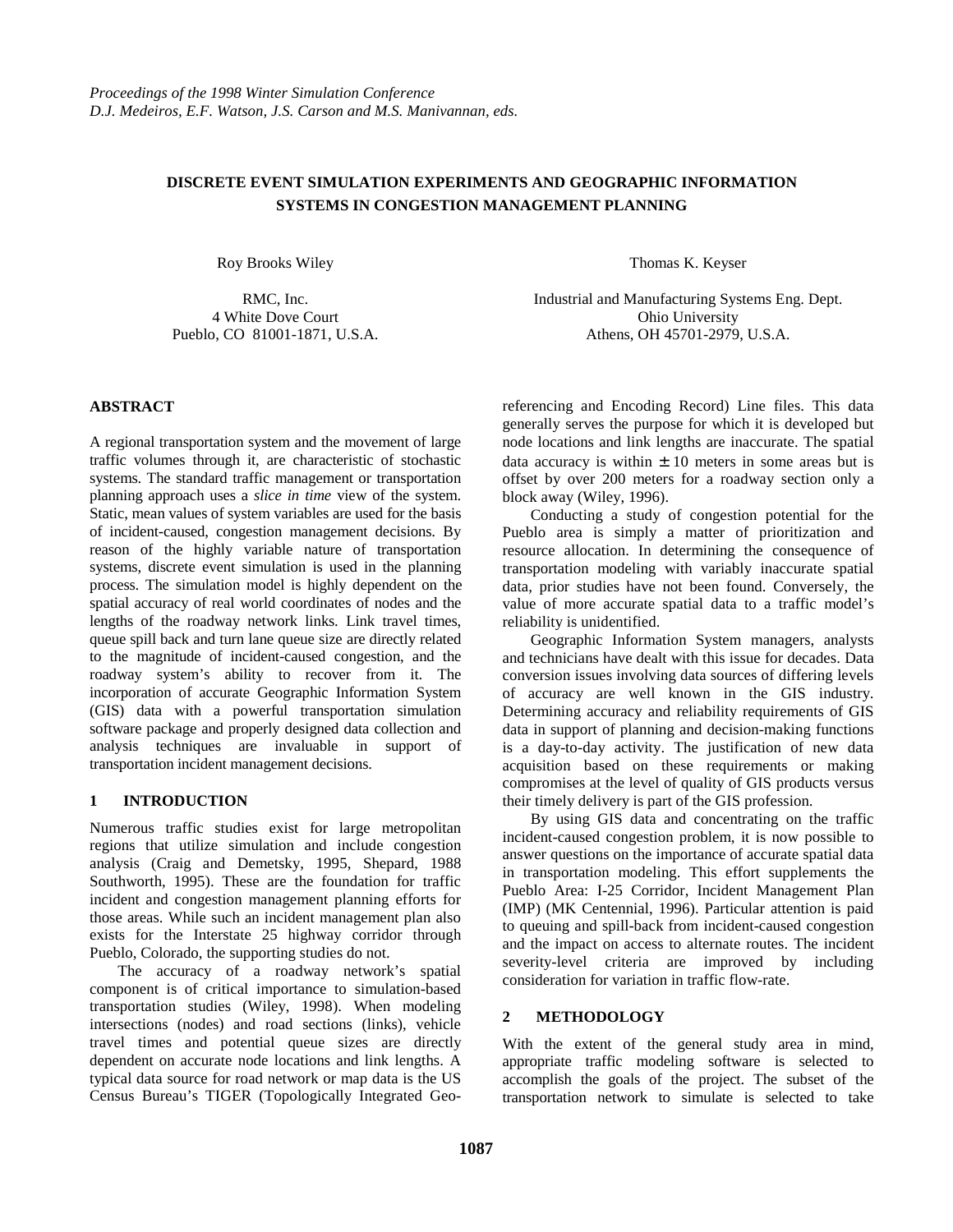advantage of the model strengths. This is accomplished while testing a representative cross-section of characteristics of the local network and its traffic conditions. Consideration is given for the nature of spatial inaccuracies contained in the TIGER line data for the target area.

## **2.1 Traffic Model**

INTEGRATION release 2.00r is the mesoscopic traffic model used to simulate a portion of the Pueblo roadway transportation system. The software tracks individual vehicles and their movement. This level of granularity, along with the discrete yet dynamic traffic assignment components of the model, give the model its microscopic traffic modeling characteristics. At the same time, the model produces accurate traffic speed-flow relationships consistent with macroscopic traffic flow theory. The realms of application are typically differentiated with microscopic models serving signalized roadway links and macroscopic models used in freeway or transit corridor modeling (Van Aerde, 1995, Wunderlich, 1996).

The package is similar to general discrete simulation software in that entities or vehicles are generated randomly and routes are dynamically assigned. The generated entity inter-arrival rate is limited to using an exponential distribution. While this is most typical, actual data does not always fit this distribution over another, such as Weibull or gamma. These were found to be more typical under the relatively moderate traffic flow-rates of the Pueblo area.

Baseline simulations are run using existing traffic count, turn movement and volume data. Lane blockage

levels by type of incident are based on the IMP incident definition criteria.

Model calibration is based on Federal Highway Administration (FHWA) standards for allowable deviation from observed traffic volume by link. Demand load, by origin-destination (O-D) pair, is adjusted during model calibration to achieve link volumes and turn movement volumes approaching observed levels. For the volume group (> 25,000 vehicles/day), the FHWA standard requires deviation to be less than 22%, (Pueblo Department of Transportation, 1994). Calibration of the model is terminated at a deviation of < 17%. While meeting FHWA standards, insufficient O-D demand data and traffic volume data prohibit further improvement of the calibrated deviation level.

### **2.2 Study Area**

The area selected for simulation and analysis is described as the northern portion of the I-25 corridor in Pueblo, CO, as seen in Figure 1, Pueblo IMP Study Sub-Area. The northern extent is near the north city limit line, running in a north-south direction. The other major features are the crossing intersection of US Hwy 50/Colo. St. Hwy 47 in the northern part of the area,  $29<sup>th</sup>$  St. in the south and the parallel arterial, Elizabeth St. to the west.

Special characteristics of the area include the roadway sections with the highest average annual daily traffic (AADT) (CDOT, 1996) and the most complex, six-way intersection in the city.



Figure 1: Pueblo IMP Study Sub-Area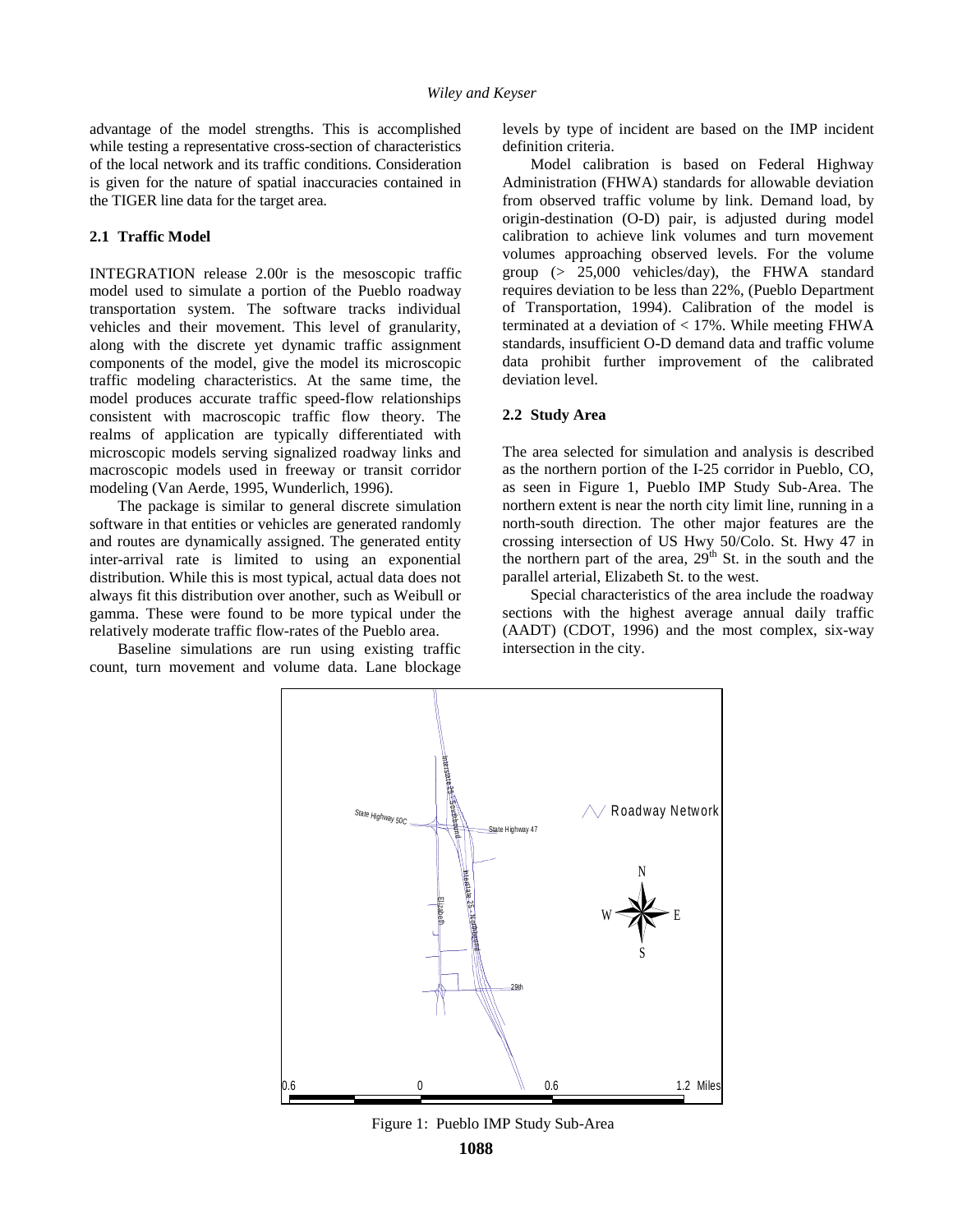#### **2.3 Data**

#### **2.3.1 Spatial Data**

Data supplied by Pueblo County's GIS Program is converted and processed as the primary roadway network structure. The data is based on aerial photogrammetry, obtained during October 1991. The data capture is spatially controlled using Global Positioning System (GPS) based, North American Digital Datum (NADD) 1983, State Plane, Colorado South Zone coordinates. The GIS road data are

maintained as  $\pm$  1-1.5 meter and  $\pm$  2.5-3 meter relative accuracy landbases, in units of State Plane feet. The GIS engine/database used is ARC/Info®. The x and y coordinates of nodes and the lengths of links are converted from feet to meters for simulation. Both node and link index numbering (record ids) are systematically converted to conform to allowed number ranges of the modeling software.

The TIGER line data is extracted from the Pueblo County TIGER line file (1995 version), for the project subarea. This data is originally in a Geographic coordinate system in longitude-latitude decimal degree units.



Figure 2: Pueblo Area TIGER Data Distortion

For the analyzed highway links, lengths from the corresponding TIGER links are converted and substituted during simulation. The TIGER line network is too severely distorted to be used directly. This is shown below in Figure 2, Pueblo Area TIGER Data Distortion. The heavy black lines represent TIGER lines in contrast to the lighter, roadsymbol-formatted GIS road data. The interstate

intersections with US Hwy 50/Colo St Hwy 47 are particularly confusing (circled).

#### **2.3.2 Traffic Data**

Traffic counts for the interstate are conducted continually by the Colorado Department of Transportation. These counts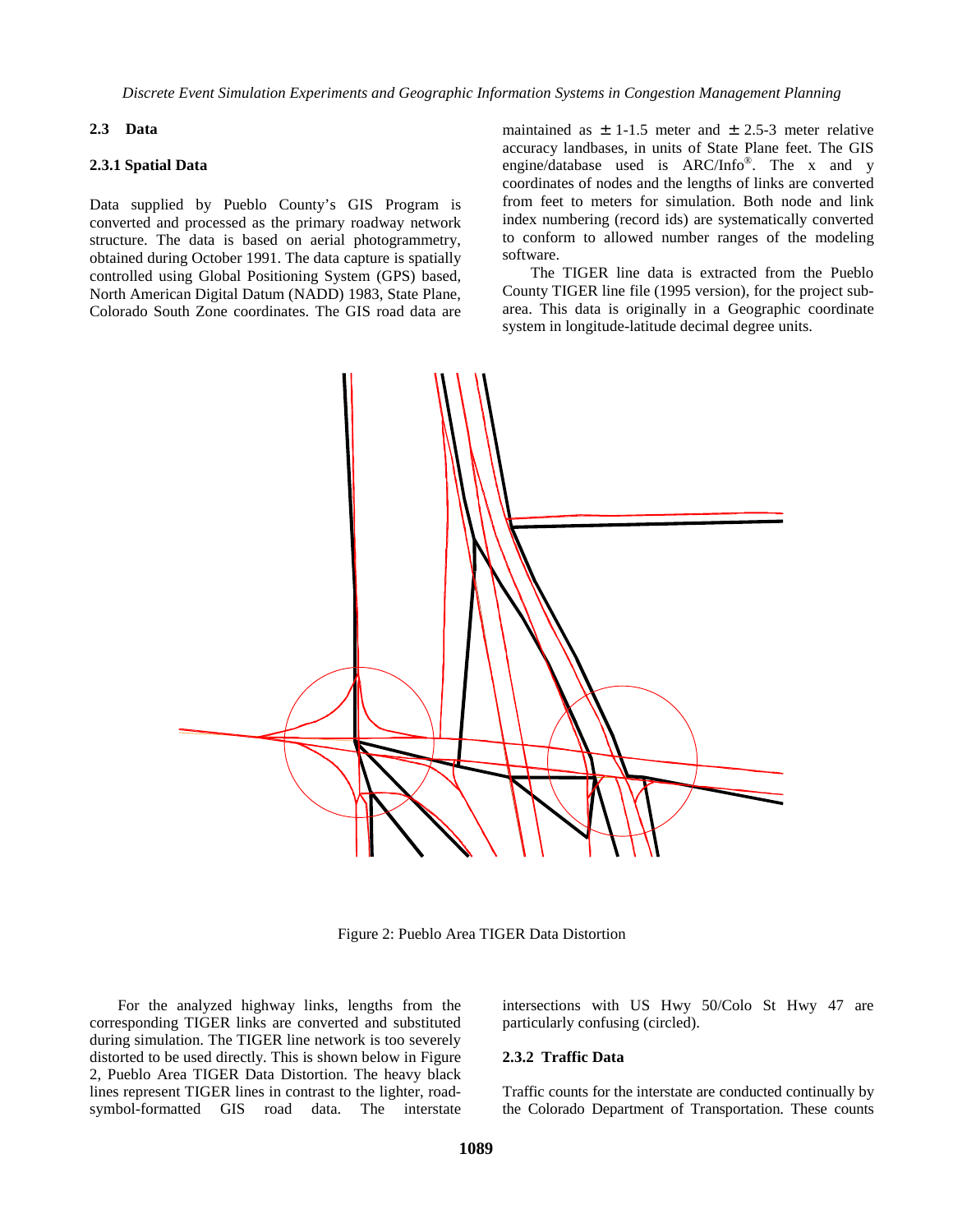are compiled on an hourly basis, 24 hours per day. Data for 1996 is available (CDOT, 1996). The City of Pueblo collects turn-movement counts approximately twice yearly on major intersections (Centa, 1996). For the study area, the most recent sampling is during September, 1997 through December, 1997, (Pueblo Department of Transportation, 1997a, 1997b). The counter's collection periods are only active during the assumed peak traffic volume periods. These are the anticipated morning (AM), noon, and evening (PM) rush-hours (approximately 8:00am-9:00am, 12:00n-1:00pm, and 5:00pm-6:00pm). The time-periods are not consistent between daily samplings.

Limited O-D data is available (Pueblo Department of Transportation, 1995). For all primary origin points in the study sub-area, total demand load is derived from the existing count data during the calibration process.

Signal timing plans for the five signal groups are supplied by the City of Pueblo (Pueblo Department of Transportation, 1997c).

#### **3 RESULTS**

The first four southbound links on the interstate are the focus of analysis. The links numbered 1, 13, 47, 165, from north to south have detailed statistics captured during simulation. Incidents are simulated as occurring on link 165 and a secondary incident occurs on link 13.

#### **3.1 Congestion Variations and Measures of Performance**

As O-D demand load is increased, congestion increases as expected. Traffic flow-rate, the standard measure of

performance, (MOP) in vehicles-per-hour (vph), indicates congestion occurring only at the highest demand scenario, as shown in Figure 3, Congestion Effects on Traffic Flow-Rate. As demand is increased by scenario, (from left to right in the graphic), traffic flow-rate also increases. Traffic flow-rate is reduced at the O-D demand load simulated for the Friday-PM  $+ 25%$  scenario.

In contrast, the newly derived MOPs, Queued Vehicle Ratio and Free-Flow Travel Time Proportion, reveal that congestion exists during four of the nine main scenarios. All demand levels of the Friday-PM scenarios, as well as during the PM+25% scenario reflect noticeable congestion. (see Figure 4, Queued Vehicle Ratio and Free-Flow Travel Time Proportion).

#### **3.2 Link Length Impacts on Congestion**

Links 13 and 47 are approximately 60 % short in their TIGER representations versus the accurate GIS data. Link 165 is approximately 25 % longer.

As link length varies, MOPs vary inconsistently. Travel time related MOPs vary directly with link length. For a TIGER link that is shorter than its GIS representation, fuel consumption, travel time and link travel cost are shorter, with the opposite being true for longer links. Queued Vehicle Ratio initially appears to indicate that shorter GIS links have larger queues. However, the same situation occurs for the longer TIGER link, 165. (see Figure 5, Link Length Variation: Queued Vehicle Ratio, below).



Figure 3: Congestion Effects on Traffic Flow-Rate

#### **3.3 Incident-Caused Congestion Impacts**

Incident location has greater overall congestion impact than does incident type, for the analyzed links. Figure 6, Two-Lane, South Incident Location vs. One Lane Middle

Incident Location, reflects greater upstream congestion. A shift of the incident location, upstream, by approximately 200 meters, causes greater queuing on links more than 1000 meters upstream.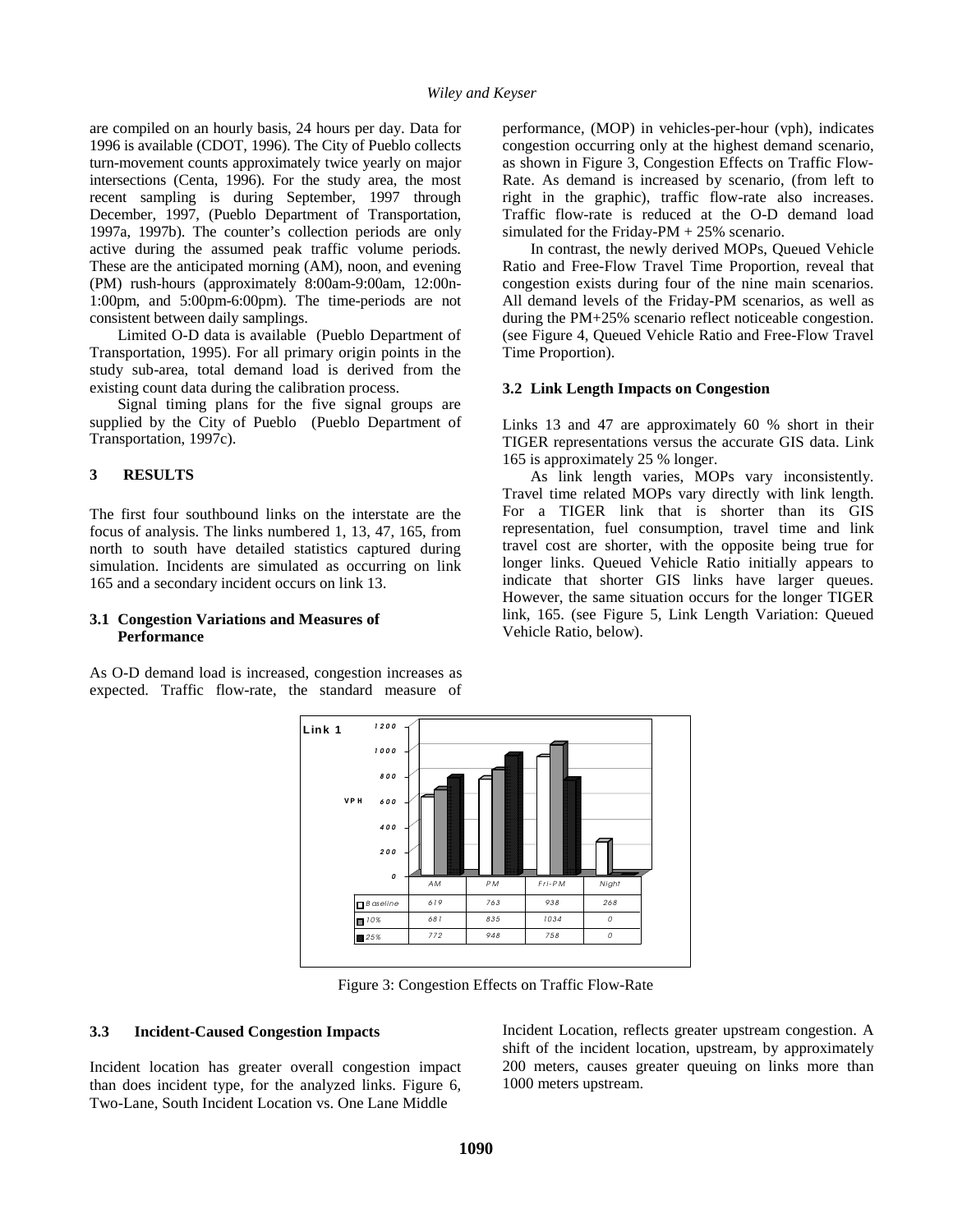

Figure 4: Queued Vehicle Ratio and Free-Flow Travel Time Proportion



Figure 5: Link Length Variation: Queued Vehicle Ratio

The reduced queuing on links 47 and 165 (right chart) is due to reduced traffic flow-rate resulting from upstream congestion.

## **4 CONCLUSIONS AND SUMMARY**

The unique roadway configuration and traffic conditions contribute to the nature of the simulation and analysis results. Similar circumstances in other metropolitan regions may produce different results.

## **4.1 Congestion Impacts**

Weaving sections exhibit the most congestion impact in the shortest time following incidents. Inherent congestion problems in weaving sections compound incident-caused congestion, as traffic flow-rate increases. This congestion is greater than that occurring on downstream links that are closer to the incident.

Incident location causes greater impact than does incident type. Queuing and spill-back affect upstream links sooner and to a greater degree for a one lane incident located in the middle of link 165 than does a two lane blockage at the southern end.

The highest severity level definitions should include one-lane-closed incidents during the PM and Friday-PM peak demand periods. Minor incidents, located in weaving sections, can also be classified at a higher severity level.

On a per incident basis, travel delay costs are projected to be 44% greater than estimated in the IMP. This is considered to be a low estimate given that simulated congestion reached the limits of the project sub-area and total congestion impact is not measured.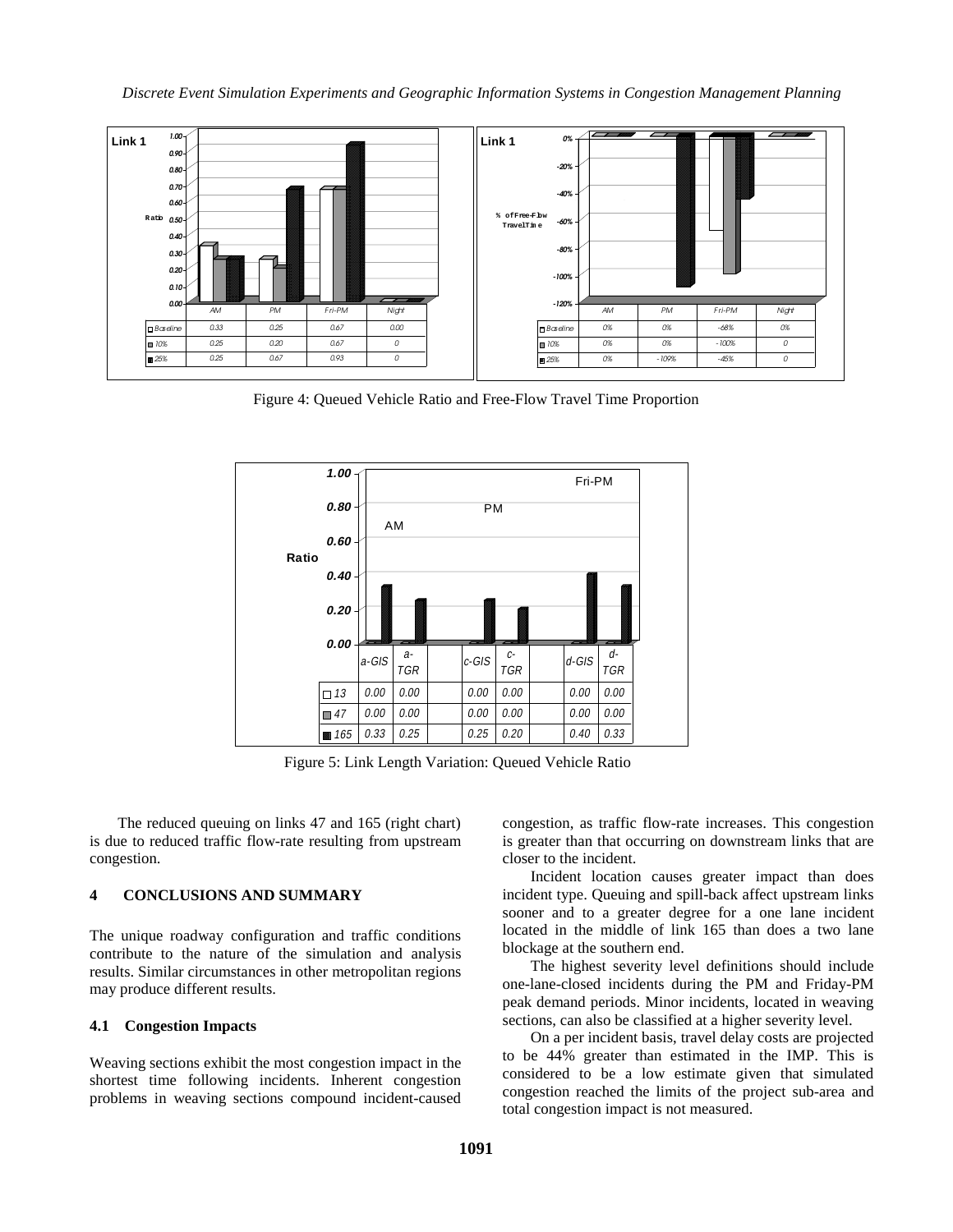### **4.2 Measures of Performance**

The standard measure of performance, (MOP) of traffic flow-rate (vph) is not sensitive enough to consistently identify the occurrence of congestion. Average speed, link travel cost and fuel consumption are impacted more readily as queuing begins to develop. As link lengths vary with inaccurate spatial data, These MOPs produce inconsistent results or are directly affected by link length differences.

Newly derived MOPs based on this work provide overall system performance metrics more clearly. These are the ratio of queuing vehicles to total vehicles on the link and the simulated travel time as a percentage of freeflow travel time. These are only useful for evaluating unsignalized links, however, they are more sensitive and consistently indicate relative congestion where traffic flowrate does not. They are not impacted by link length variations as are direct travel time dependent MOP's.

### **4.3 Future Research**

Simulation experiments must be expanded to include detailed monitoring and analysis of alternate routes and the urban network. The impacts of the rerouted traffic from the interstate on the urban network are unknown but are expected to be significant (Centa, 1996).

Simulated queues spill-back and impact upstream links in under 5 minutes. This congestion blocks two upstream alternate route accesses. Furthermore, emergency managers estimate that it takes a minimum of 14 minutes to respond (MK Centennial, 1996). By the time responders are on the scene, their primary resources for rerouting traffic, the two closest alternate routes, are already blocked.

Simulation must be conducted with more comprehensive data. Existing data is insufficient for clearly identifying probability distribution parameters of vehicle inter-arrival rates. Data collection programs must be improved and expanded. Data collection periods should be standardized for collection times and periods of data collection. Daily variation in traffic flow-rates are not currently known, however, existing data indicates up to 100 % variability between Monday and Friday traffic flowrates. Data collection periods at intersections are not sampling entire 24-hour periods. The traffic volumes and flow-rate variability outside the peak periods are currently just estimates.

## **BIBLIOGRAPHY**

- CDOT. 1996, 1997. Sites 5320000 and 10240000: monthly traffic volume report for 03/01/96-05/31/96, 10/01/97- 10/31/97.
- Centa, Dan. 1996. Traffic Engineer, City of Pueblo, Personal communication.
- Cragg, C. A., and M. J. Demetsky. 1995 Final report: simulation analysis of route diversion strategies for freeway incident management, VTRC 95-R11, Traffic Research Advisory Committee, FHWA, USDOT.
- MK Centennial. 1996. Final report: I-25 corridor incident management – Pueblo area.
- Pueblo Dept. of Transportation (CDOT, Barton-Ashman Assoc., Inc.). 1994. Pueblo County regional transportation plan, April.
- Pueblo Dept. of Transportation. 1997 Intersection Traffic Volume and Turn Movement Counts, September – December.
- Pueblo Dept. of Transportation. 1997. NU-METRICS traffic analyzer study, I-25 SB, 2900 block.
- Pueblo Dept. of Transportation. 1995. Pueblo urban area transportation plan supplement.
- Pueblo Dept. of Transportation. 1997. W4IKS signal timing plan tables, 181, 183, 204-206.
- Shepard, F. D. 1988. Incident Management Program in Virginia, Virginia Transportation Research Council.
- Southworth, F. 1995. A technical review of urban land use transportation models as tools for evaluating vehicle travel reduction strategies, Oak Ridge National Laboratory for USDOE.
- Van Aerde, M. 1995. Integration Release 2: User's Guide Volumes I, II, III, MVA. Kingston, ON, 1995
- Wiley, R. B. 1996. County of Pueblo, Colorado, GIS Program Manager, TIGER data projection and adjustment to gps controlled planimetric data.
- Wiley, R. B. 1998. Discrete event simulation and geographic information systems in verification/validation of transportation system incident management planning, Masters thesis, Applied Science and Engineering Technology Department, University of Southern Colorado, Pueblo, Colorado.
- Wunderlich, K. E., Ph.D. 1996. Mitretek Systems, Sr. ITS Research Engineer, Personal communication.

## **AUTHOR BIOGRAPHIES**

**ROY B. WILEY** is a Senior Industrial and Systems Engineer with the Advanced Technology Division of RMC, Inc. of Pueblo, CO. He specializes in operations research and systems analysis with an emphasis on telecommunications system and transportation system simulations. Previously, he was Program Manager for the Geographic Information System Program for the County of Pueblo, Colorado. He received a B.S. in Range and Forest Management from Colorado State University in 1976, and an M.S. in Industrial and Systems Engineering from the University of Southern Colorado in 1998.

**THOMAS K. KEYSER** is an Assistant Professor in the Department of Industrial and Manufacturing Systems Engineering at Ohio University. His research interests